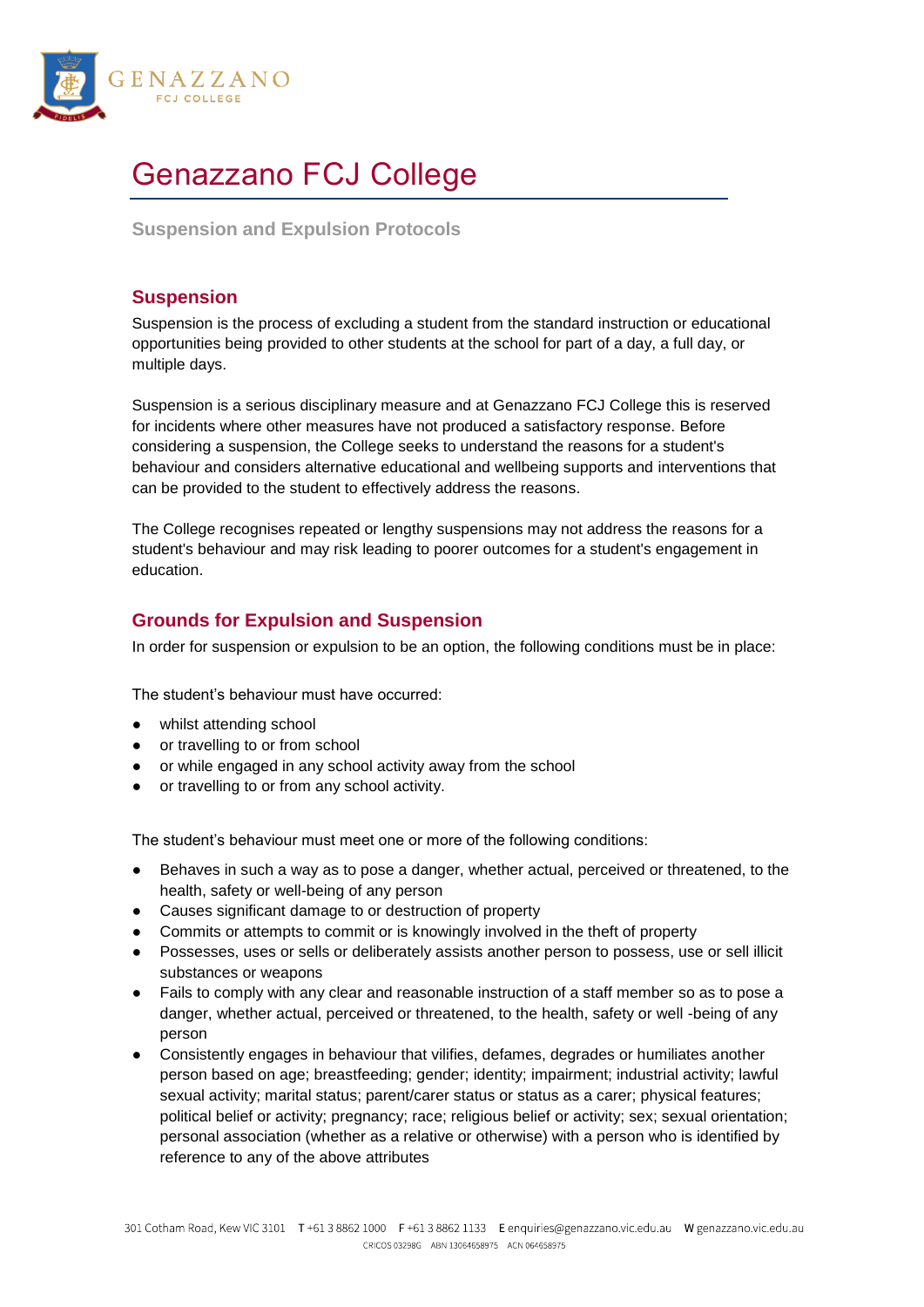

• Consistently behaves in an unproductive manner that interferes with the wellbeing, safety or educational opportunities of any other student

Note: for incidents between students that occur outside of school hours or in locations other than those listed above, a suspension cannot be used as a response. The impact of cyberbullying (and other behaviours) outside of school hours/off school premises on schools is acknowledged, however, if the behaviour occurs solely outside of school hours/grounds suspension is not an available recourse. If incidents outside of school hours are connected to behaviour that does meet the grounds and location requirements for suspension, this external behaviour may be considered when determining the response to an in-school incident.

## **Authority to suspend or expel a student**

Only the Principal has the authority to make the final decision to suspend a student.

#### **The relevant person**

Due to the seriousness of suspension and expulsion, students who are subject to suspension and/or expulsion processes have the right to a 'relevant person' to participate in the process, provide support and advocate for them. For most students this will be a parent or carer.

In situations where the parent or carer is unavailable or unwilling to act as the relevant person for their child, they can nominate an alternative relevant adult.

#### **Suspension or Expulsion of Aboriginal and Torres Strait Islander students**

When considering a suspension/expulsion for an Aboriginal or Torres Strait Islander student, the Principal should engage an appropriate support person who can support the school and family to find the best outcome for the student, and connect the school and family to any local or regional supports.

#### **Overseas Students**

When considering appropriate discipline for overseas students, otherwise known as international students, it is important to note that the decision to suspend or expel may impact on a number of the student's visa conditions. Such visa conditions include:

- the student must attend 80% of classes
- the student must make satisfactory progress.

Schools enrolling international students are required to contact the International education division which manages the deferment, suspension and cancellation of international student enrolments.

#### **Students with separated parents**

For students who have separated parents, it is important to remember that suspension and expulsion are serious disciplinary measures and therefore all parents and carers are entitled to be notified of the intention to suspend or expel the student, subject to court orders.